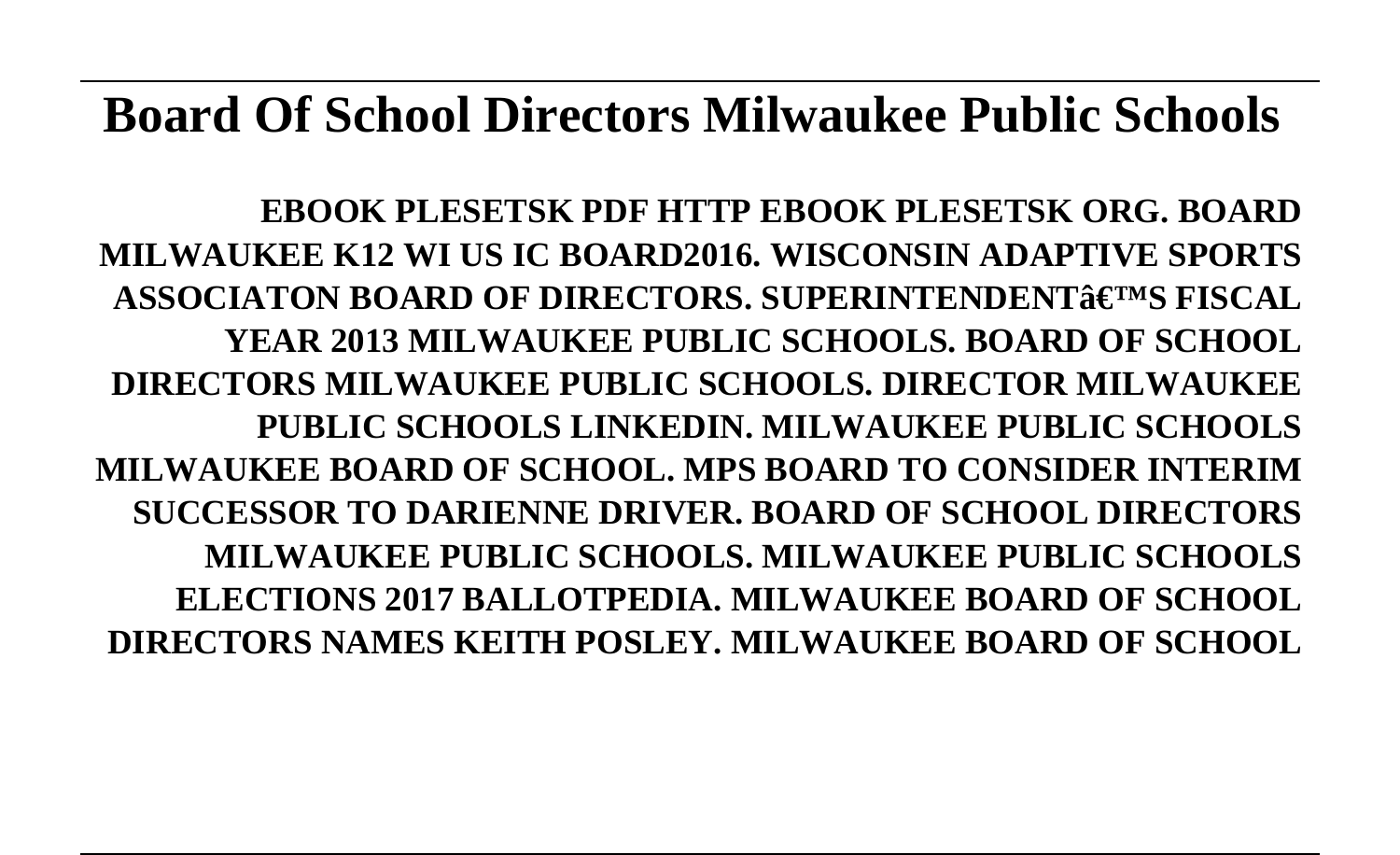**DIRECTORS APPROVES ACTING MPS. MPS SCHOOL BOARD MILWAUKEE PUBLIC SCHOOLS. INTERIM MPS SUPERINTENDENT LED HIGH PERFORMING SCHOOL. MILWAUKEE PUBLIC SCHOOLS FY15 COMPENSATION. MILWAUKEE PUBLIC SCHOOLS SALARY DATABASE ADMINISTRATORS. MPS MILWAUKEE PUBLIC SCHOOLS. MILWAUKEE PUBLIC SCHOOLS WISCONSIN BALLOTPEDIA. BOARD OF SCHOOL DIRECTORS MILWAUKEE PUBLIC SCHOOLS. MILWAUKEE PUBLIC SCHOOLS WIKIPEDIA. MPS BUDGET PROPOSAL WOULD ELIMINATE BUS SERVICE FOR 1 000. PAULA PHILLIPS MPS BOARD DIRECTOR HOME FACEBOOK. BUDGET MEETING DISPUTE MPS SCHOOL BOARD DIRECTOR TELLS. BOARD OF DIRECTORS**  $\hat{\mathbf{a}} \in \mathcal{C}$  **TBEY ARTS CENTER. AMOS ET AL V BOARD OF SCHOOL DIRECTORS OF THE CITY OF. MPS FOUNDATION MPS FOUNDATION. IC BOARD2016. M PAULA PHILLIPS SCHOOL BOARD DIRECTOR MILWAUKEE. MILWAUKEE BOARD OF**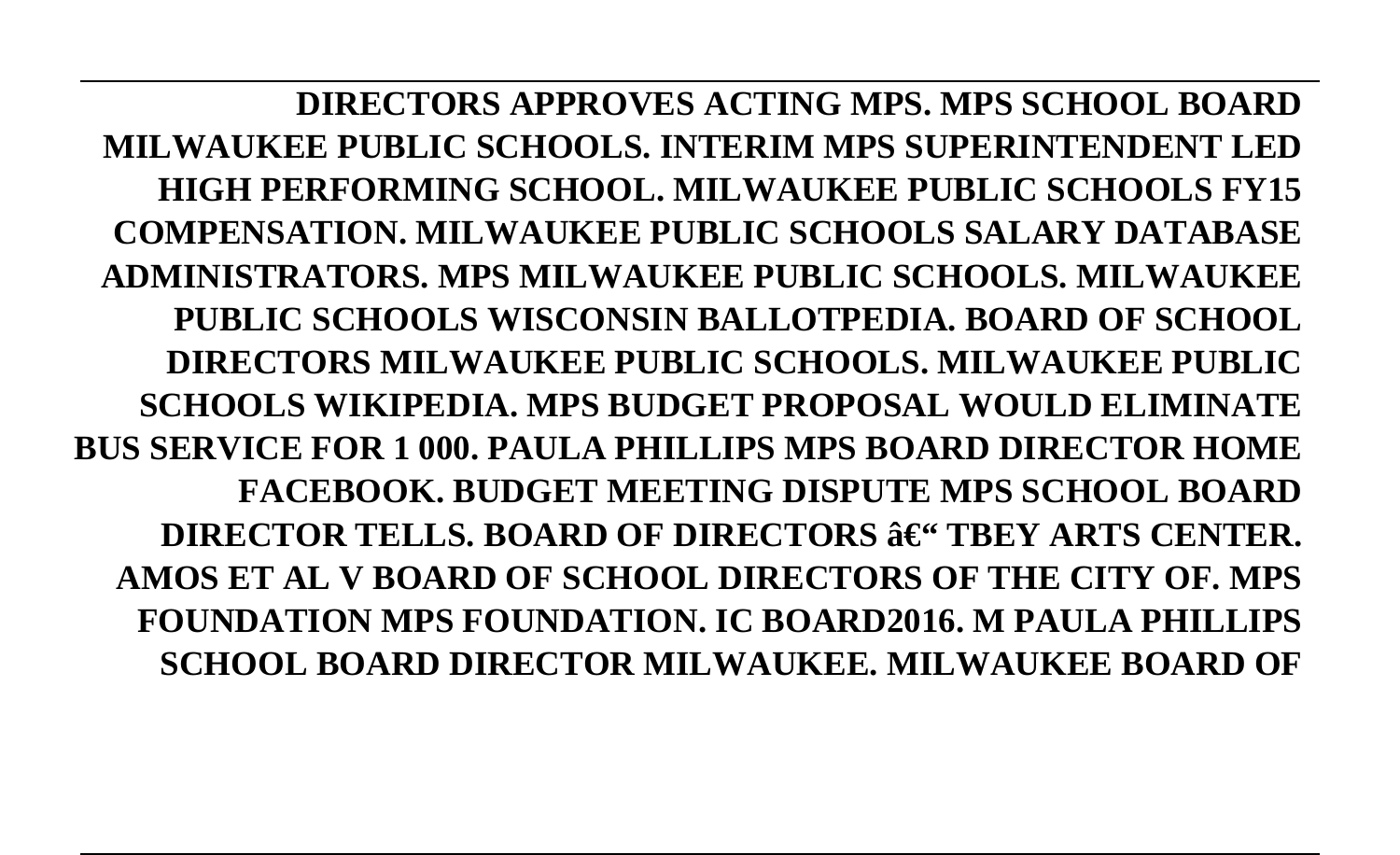**SCHOOL DIRECTORS SELECTS INTERIM. MARK SAIN MPS DISTRICT 1 SCHOOL BOARD DIRECTOR HOME. MILWAUKEE BOARD OF SCHOOL DIRECTORS » URBAN MILWAUKEE. EMPLOYEE HANDBOOK LOGIN. MPS SCHOOL BOARD MEMBERS MILWAUKEE PUBLIC SCHOOLS. MPS SCHOOL BOARD DIRECTOR TO SPEAKER GO TO HELL WISN COM. MILWAUKEE MPS MILWAUKEEMPS TWITTER. MILWAUKEE PUBLIC SCHOOLS ESB MILWAUKEE K12 WI US. MILWAUKEE BOARD OF SCHOOL DIRECTORS SELECTS INTERIM. TELL MILWAUKEE END THE SCHOOL TO PRISON PIPELINE. ADMINISTRATORS AND SUPERVISORS COUNCIL MILWAUKEE BOARD. RIVERSIDE HIGH SCHOOL STUDENTS TEACHERS PROTEST PROPOSED. BOARD OF DIRECTORS SETON CATHOLIC SCHOOLS. BOARD OF SCHOOL DIRECTORS MILWAUKEE PUBLIC SCHOOLS. SCHOOL SECRETARY I MILWAUKEE. MILWAUKEE BOARD OF SCHOOL DIRECTORS CITY HOME. BOARD OF DIRECTORS**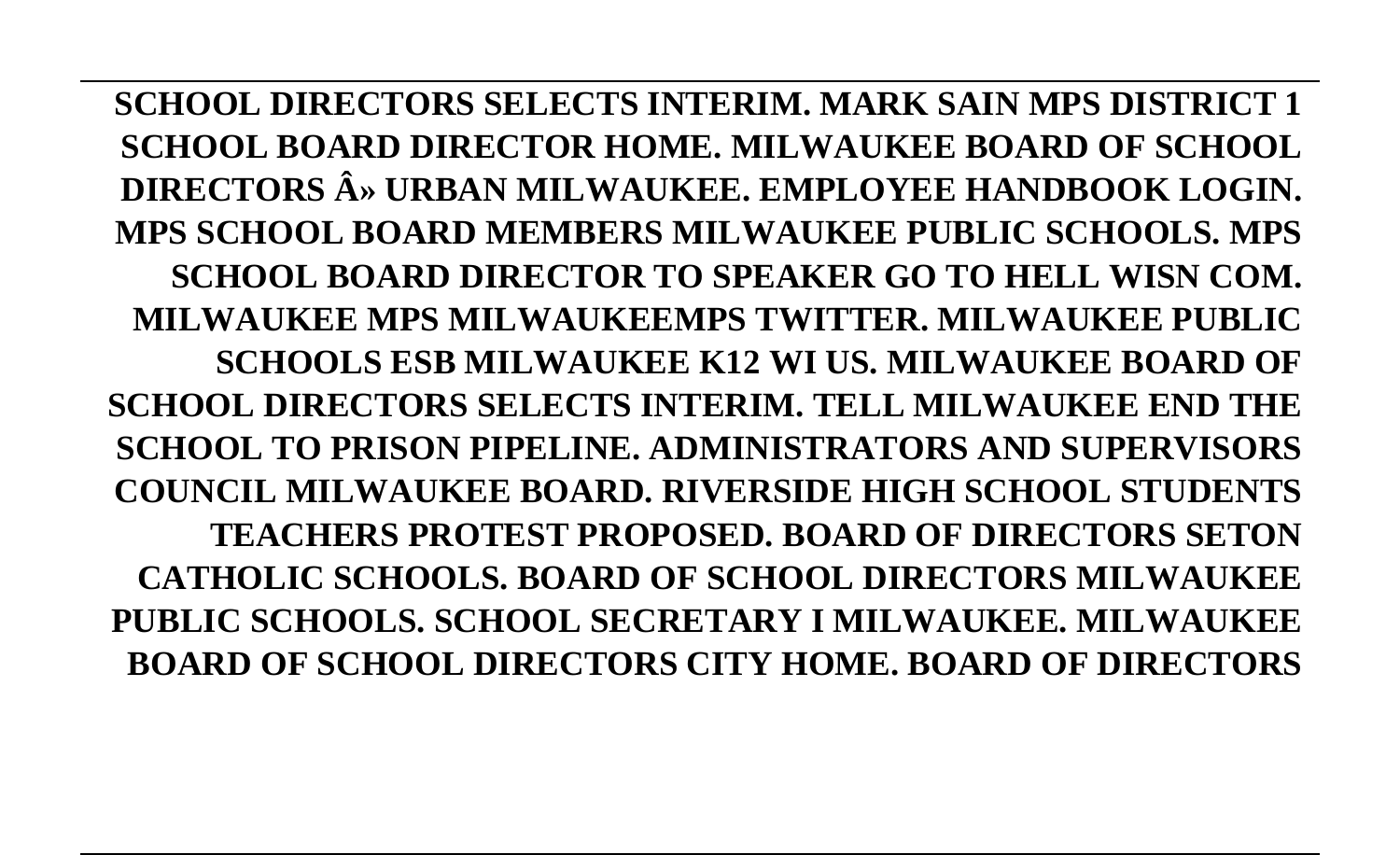### **MILWAUKEE PUBLIC SCHOOLS. MPS FOUNDATION BOARD OF DIRECTORS. BOARD OF DIRECTORS ROCKETSHIP ROCKETSHIP PUBLIC SCHOOLS**

### **ebook plesetsk pdf http ebook plesetsk org**

april 21st, 2018 - ebook download board of school directors milwaukee public schools commissions the christian brothers have 63 houses in canada 51 in the province of quebec 750'

#### '**board Milwaukee K12 Wi Us Ic BOARD2016**

April 30th, 2018 - Welcome To The Milwaukee Board Of School Directors Electronic School Board Meetings To View School Board

Agendas And Information For Meetings Click On The Meeting Date In The Calendar On The Right Or Click Agenda List And Select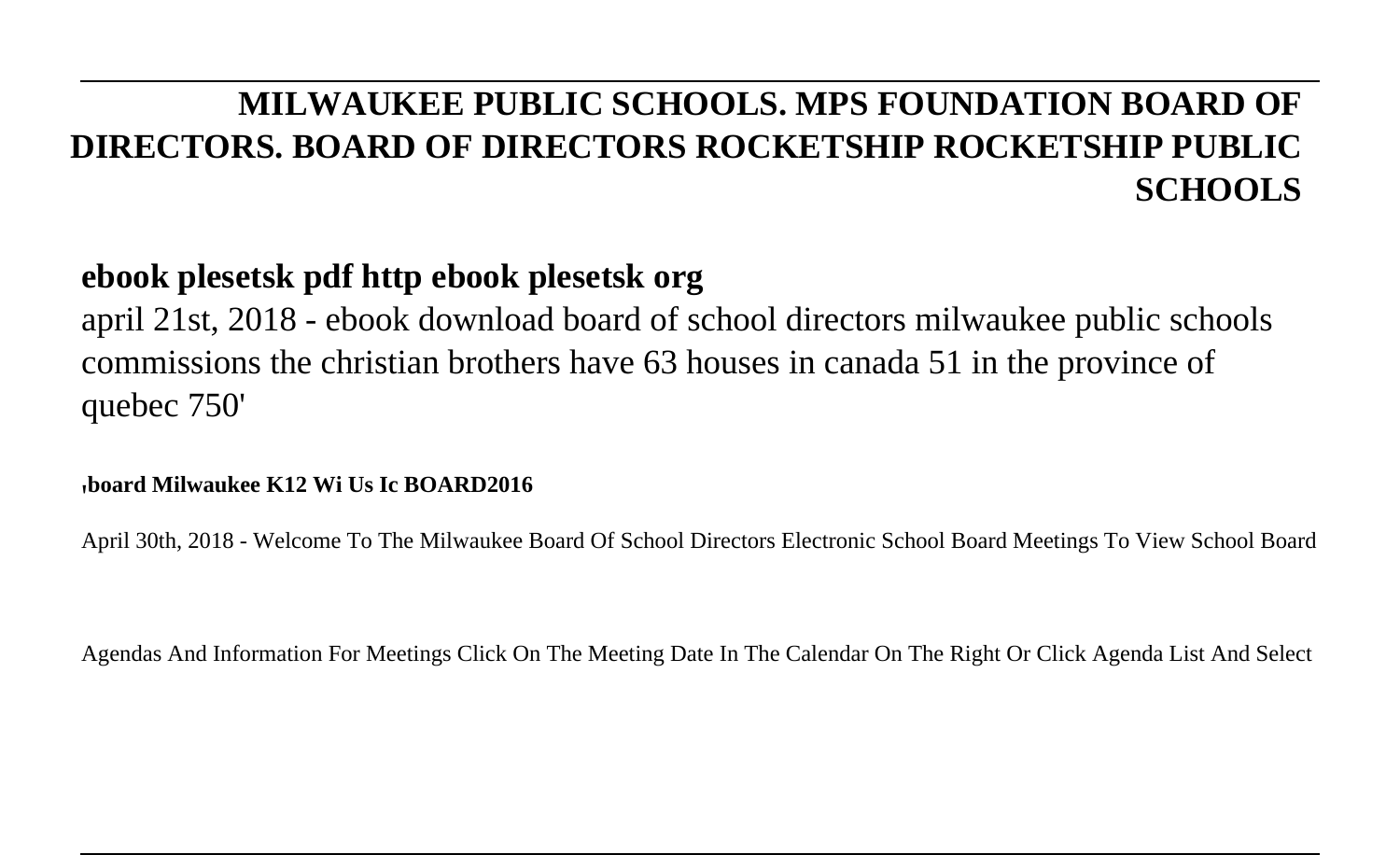# The Meeting Date''**Wisconsin Adaptive Sports Associaton BOARD OF DIRECTORS**

May 6th, 2018 - Milwaukee Public Schools School Counselor Additional K12 licenses held in Phy Ed Adaptive Phy Ed Coaching

Parent of Adaptive Athlete BOARD OF DIRECTORS"**Superintendenta<sup>c</sup>**  $\mathbf{F}^{\text{IM}}$ s **Fiscal Year 2013 Milwaukee** *Public Schools*

*April 29th, 2018 - Superintendent's Fiscal Year 2013 Proposed Budget Overview Submitted To The Milwaukee Board Of School Directors April 24 2012*'

### '**Board Of School Directors Milwaukee Public Schools**

April 16th, 2018 - Read And Download Board Of School Directors Milwaukee Public Schools Free Ebooks In PDF Format MANAGEMENT MEETING AND EXCEEDING CUSTOMER EXPECTATIONS 10TH EDITION'

### '**DIRECTOR MILWAUKEE PUBLIC SCHOOLS LINKEDIN MAY 5TH, 2018 - HERE ARE THE TOP 25 DIRECTOR PROFILES AT MILWAUKEE PUBLIC SCHOOLS ON LINKEDIN GET ALL THE ARTICLES**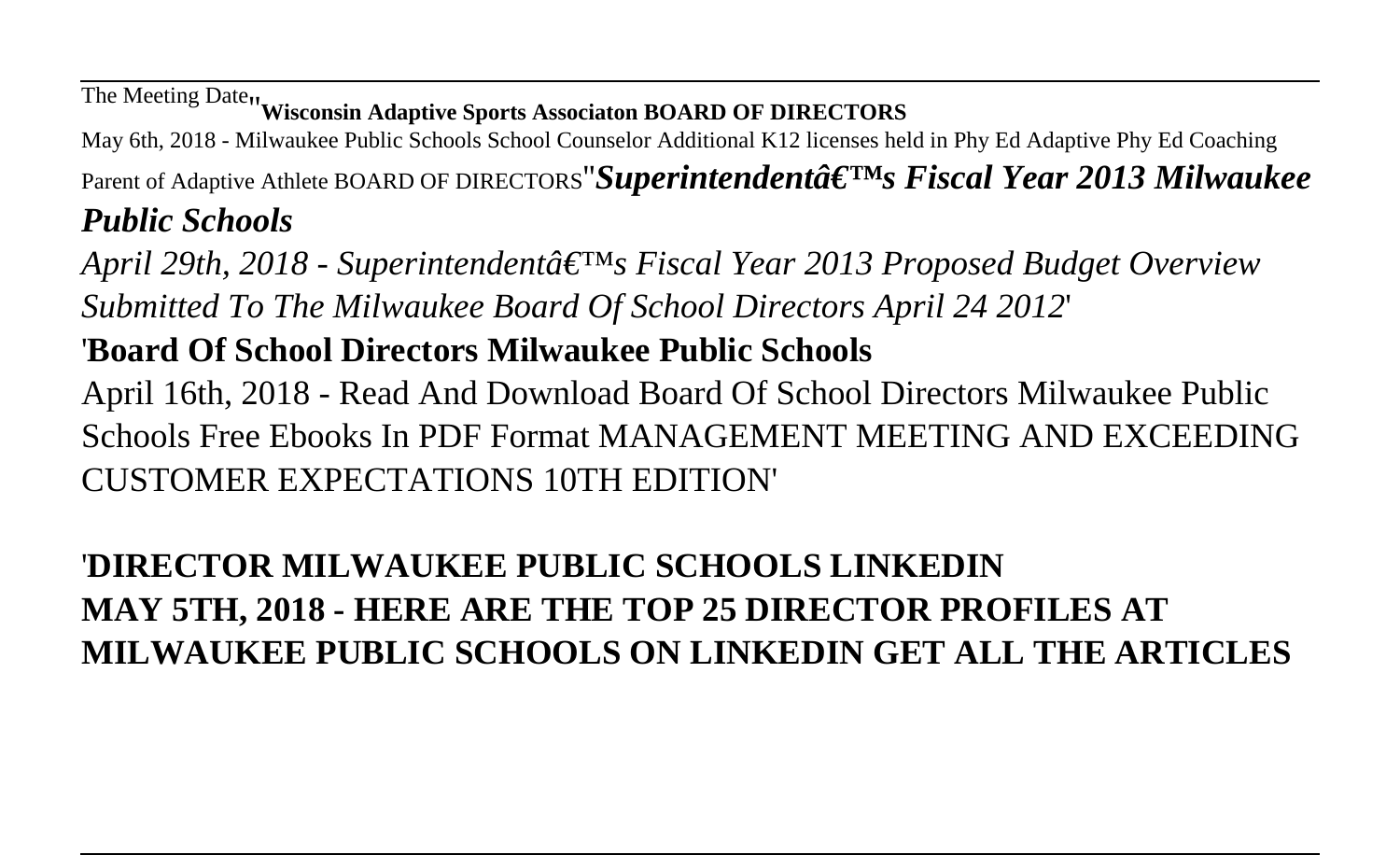#### **EXPERTS JOBS AND INSIGHTS YOU NEED**'

'**Milwaukee Public Schools Milwaukee Board Of School**

April 13th, 2018 - MILWAUKEE  $\hat{a} \in$ " Dr Keith P Posley A 27 Year Veteran Of Milwaukee Public Schools With Extensive School Based And District Leadership Experience Has Been Named Interim Superintendent Of Milwaukee Public Schools By The Milwaukee Board Of School Directors The Board Is Expected To Negotiate A'

### '*MPS board to consider interim successor to Darienne Driver*

*May 7th, 2018 - Milwaukee Public Schools Superintendent Darienne Driver looks on as students file into the Milwaukee Board of School Directors meeting where they will vote on a resolution to declare Milwaukee Public Schools a sanctuary district*'

#### '**Board Of School Directors Milwaukee Public Schools**

**April 28th, 2018 - Read And Download Board Of School Directors Milwaukee Public Schools Free Ebooks In PDF Format ALICE ON BOARD SOUL SURFER A**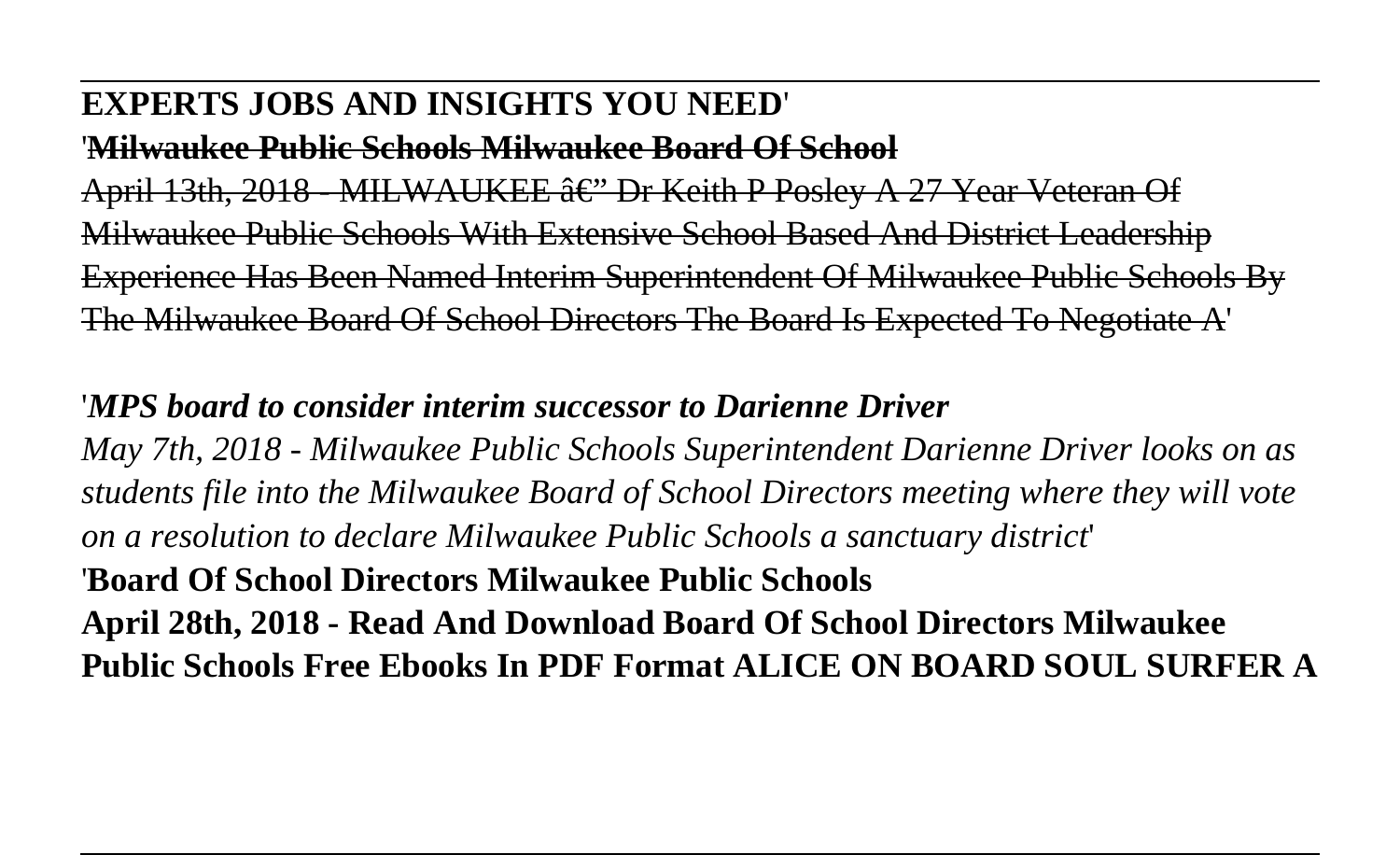#### **NARRATIVE OF THE MUTINY ON BOARD HIS MAJESTYS SHIP**' '**MILWAUKEE PUBLIC SCHOOLS ELECTIONS 2017 BALLOTPEDIA**

APRIL 3RD, 2017 - FOUR OF THE NINE SEATS ON THE MILWAUKEE PUBLIC SCHOOLS BOARD OF SCHOOL

DIRECTORS WERE UP FOR GENERAL ELECTION ON APRIL 4 2017 IN HER BID FOR RE ELECTION TO DISTRICT 4

INCUMBENT ANNIE WOODWARD DEFEATED CHALLENGER AISHA CARR'

#### '**MILWAUKEE BOARD OF SCHOOL DIRECTORS NAMES KEITH POSLEY**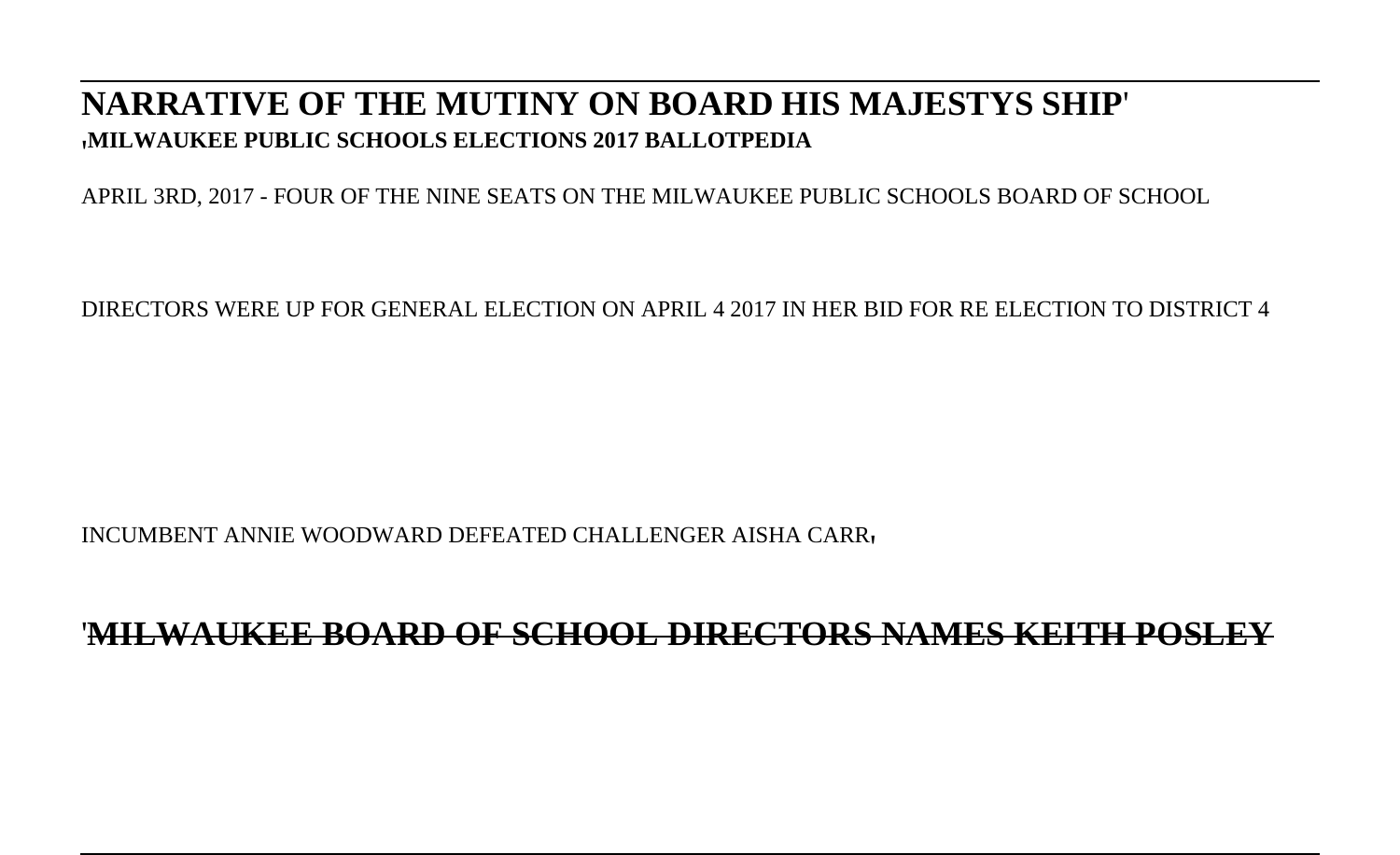APRIL 13TH, 2018 - MILWAUKEE THE MILWAUKEE BOARD OF SCHOOL DIRECTORS ON THURSDAY MY LAST DAY AS SUPERINTENDENT OF MILWAUKEE PUBLIC SCHOOLS IS JULY 6 2018''**MILWAUKEE BOARD OF SCHOOL DIRECTORS APPROVES ACTING MPS** APRIL 25TH. 2018 - MPS' CHIEF INNOVATION OFFICER DARIENNE DRIVER BRINGS EXTENSIVE LEADERSHIP EXPERIENCE WORK WITH IMPROVING SCHOOLS MOST IN NEED MILWAUKEE  $\hat{a}\in$ " THE MILWAUKEE BOARD OF SCHOOL DIRECTORS TONIGHT NAMED DARIENNE DRIVER ED D AS ACTING SUPERINTENDENT OF MILWAUKEE PUBLIC SCHOOLS EFFECTIVE JULY 1 2014''**MPS SCHOOL BOARD MILWAUKEE PUBLIC SCHOOLS**

MAY 6TH, 2018 - THE MILWAUKEE BOARD OF SCHOOL DIRECTORS CONSISTS OF NINE MEMBERS ONE MEMBER ELECTED AT LARGE AND EIGHT MEMBERS ELECTED FROM NUMBERED DISTRICTS AS DETERMINED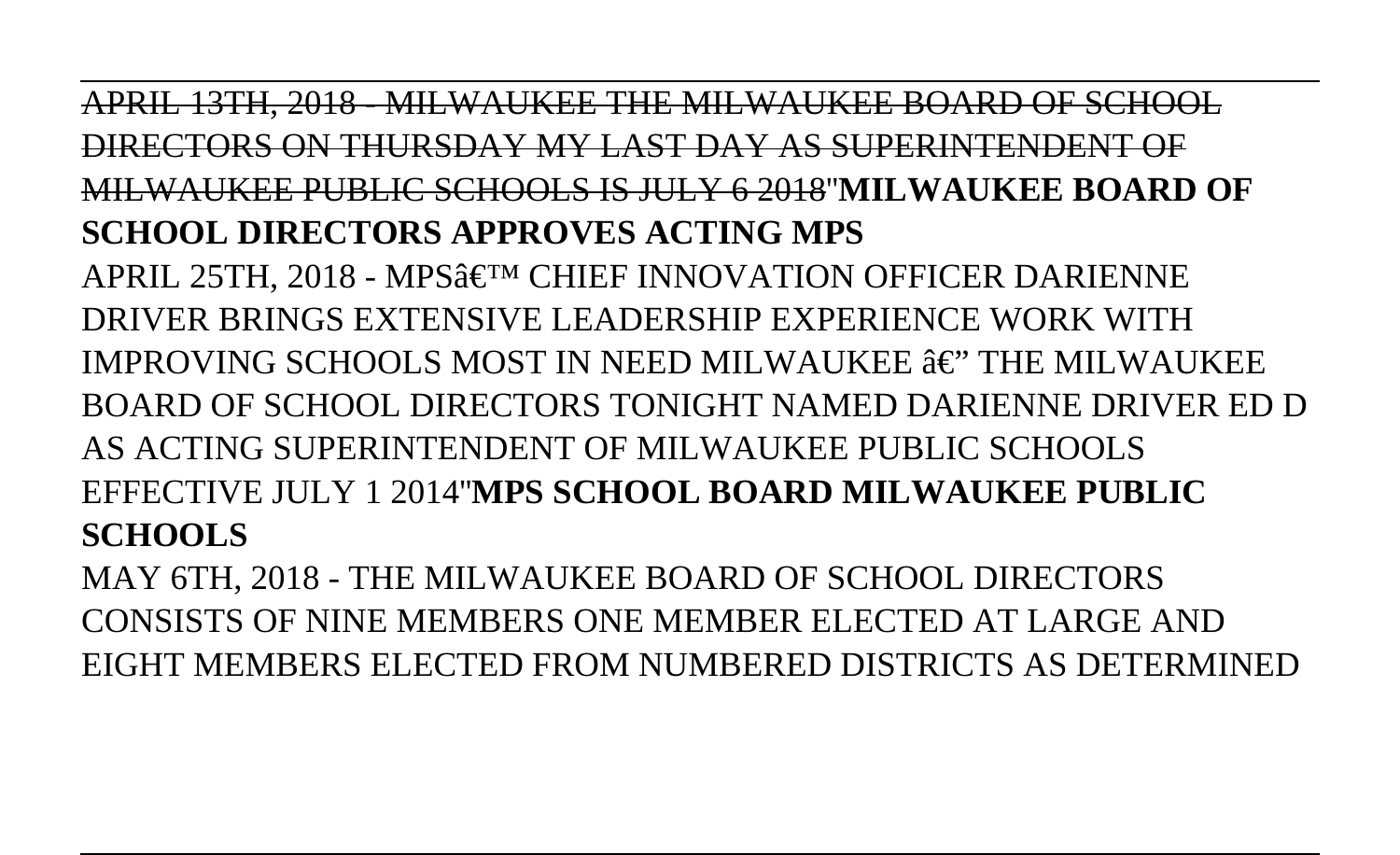BY THE MILWAUKEE BOARD OF SCHOOL DIRECTORS''**Interim MPS superintendent led high performing school April 13th, 2018 - Milwaukee Public Schools Superintendent Darienne Driver looks on as students file into the Milwaukee Board of School Directors meeting where they will vote on a**'

### '**MILWAUKEE PUBLIC SCHOOLS FY15 COMPENSATION** MAY 4TH, 2018 - MILWAUKEE PUBLIC SCHOOLS FY15 COMPENSATION MPS BOARD OF SCHOOL DIRECTORS MICHAEL BONDS PH D PRESIDENT DISTRICT 3 MEAGAN HOLMAN VICE PRESIDENT DISTRICT 8'

'**MILWAUKEE PUBLIC SCHOOLS SALARY DATABASE ADMINISTRATORS** DECEMBER 2ND, 2014 - DOES WORKING IN MILWAUKEE PUBLIC SCHOOLS PAY THE NEWLY RETIRED DIRECTOR OF THE OFFICE OF BOARD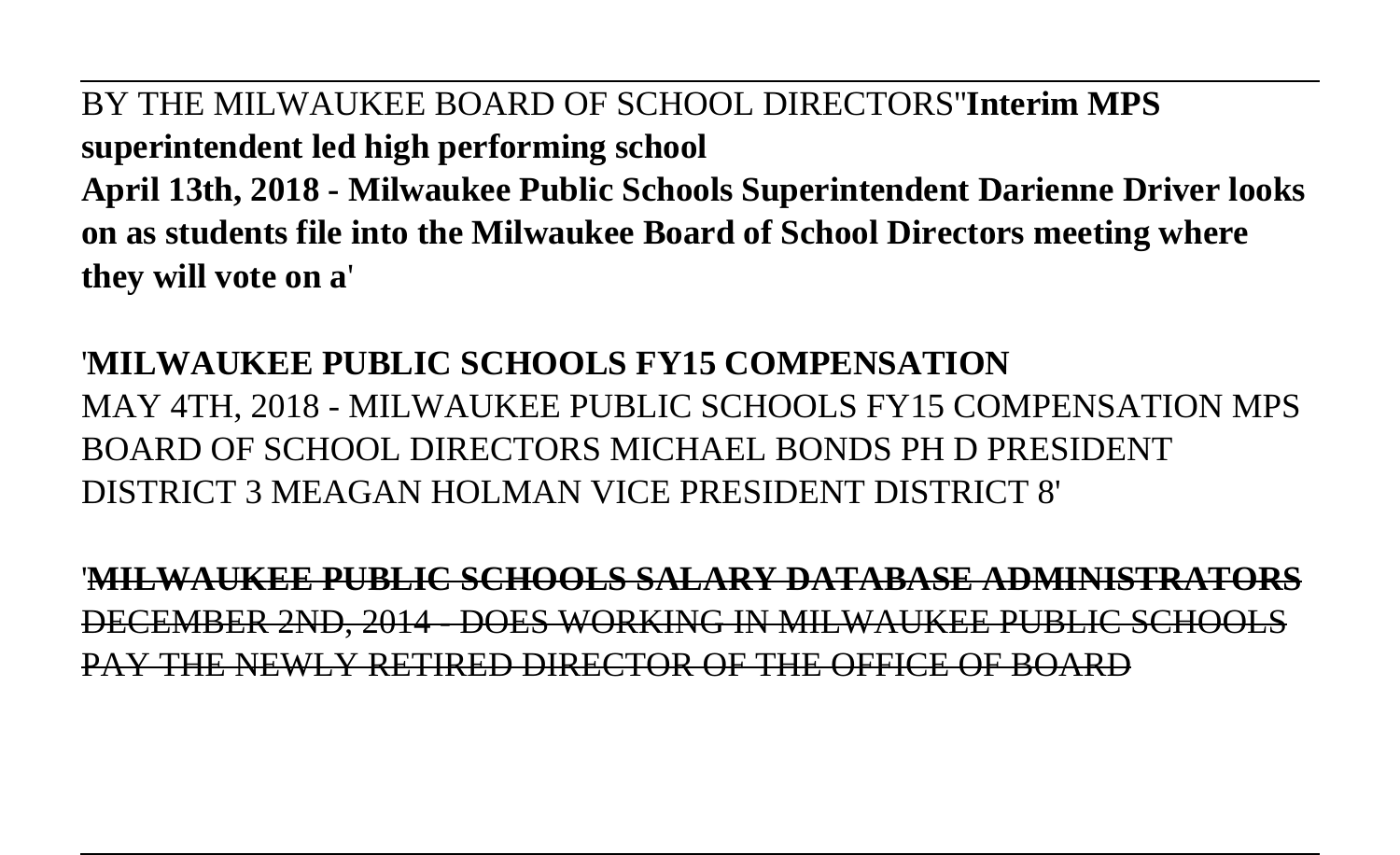### SOVERNANCE AND THE SCHOOL ROARD PRESIDENT MICHAEL MADE'

#### '**MPS MILWAUKEE PUBLIC SCHOOLS**

MAY 8TH, 2018 - MILWAUKEE PUBLIC SCHOOLS IS COMMITTED TO ACCELERATING STUDENT BOARD OF SCHOOL

#### DIRECTORS MILWAUKEE PUBLIC SCHOOLS 5225 W VLIET STREET MILWAUKEE WI 53208' '*milwaukee public schools wisconsin ballotpedia*

*april 26th, 2018 - milwaukee public schools milwaukee public schools is a school district in wisconsin that served the milwaukee board of school directors consists of nine*' '**Board Of School Directors Milwaukee Public Schools April 18th, 2018 - Read And Download Board Of School Directors Milwaukee Public Schools Free Ebooks ALICE ON BOARD SOUL SURFER A NARRATIVE OF THE MUTINY ON BOARD HIS MAJESTYS SHIP**'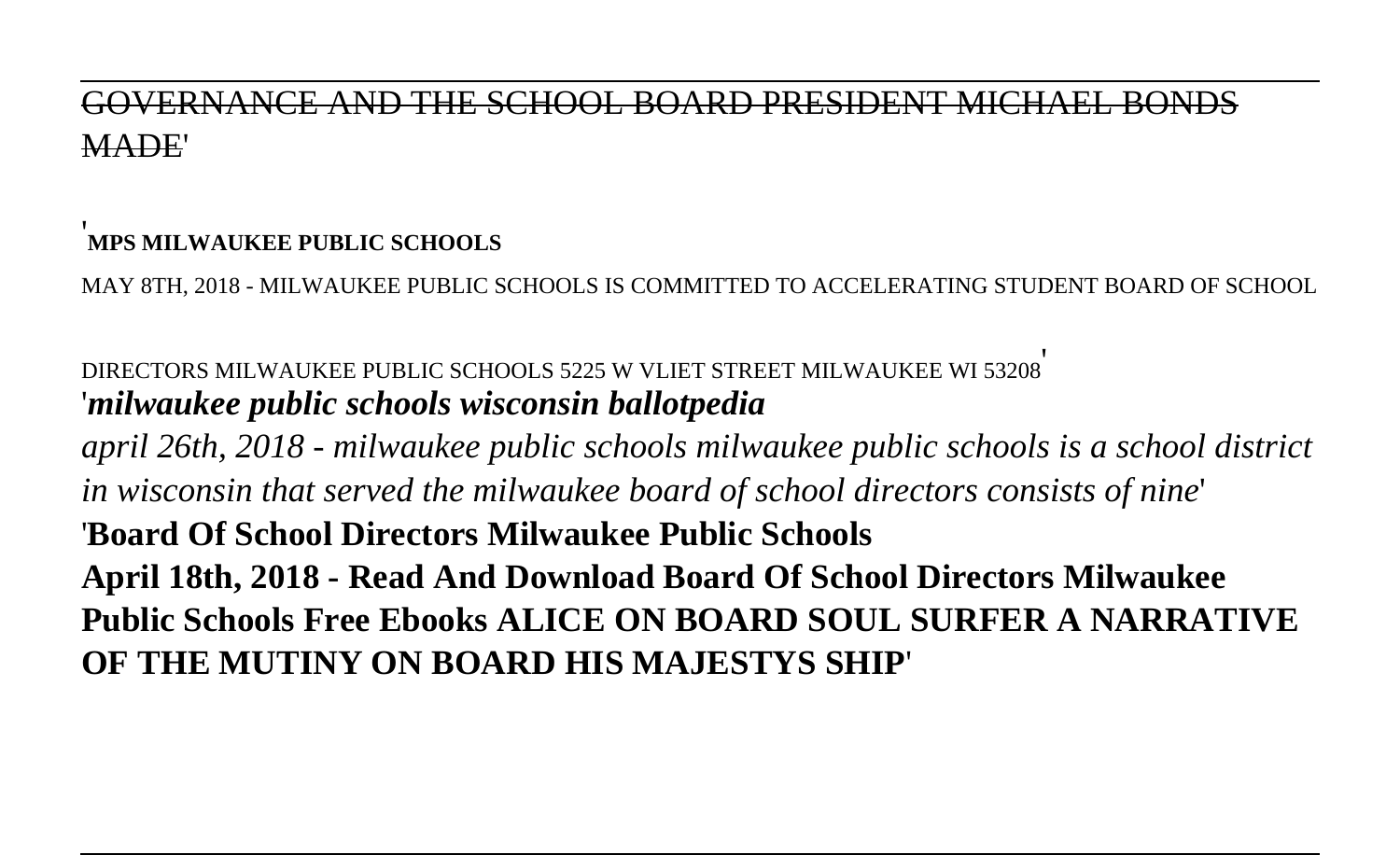### '**Milwaukee Public Schools Wikipedia**

March 24th, 2018 - Milwaukee Public Schools MPS is the largest school district in Wisconsin As of the 2015 $\hat{\epsilon}$ "16 school year MPS served 75 568 students in 154 schools and had 9 636 full time equivalent FTE staff positions'

### '*MPS budget proposal would eliminate bus service for 1 000*

*April 9th, 2018 - A proposal under consideration at Milwaukee Public Schools would eliminate school bus service in the final document that goes to the Board of School Directors*'

### '**Paula Phillips MPS Board Director Home Facebook**

**May 4th, 2018 - Paula Phillips MPS Board Director 323 My last day as Superintendent of Milwaukee Public Schools This Thursday Milwaukee Public Schools New School for Youth**'

'**Budget Meeting Dispute MPS School Board Director Tells**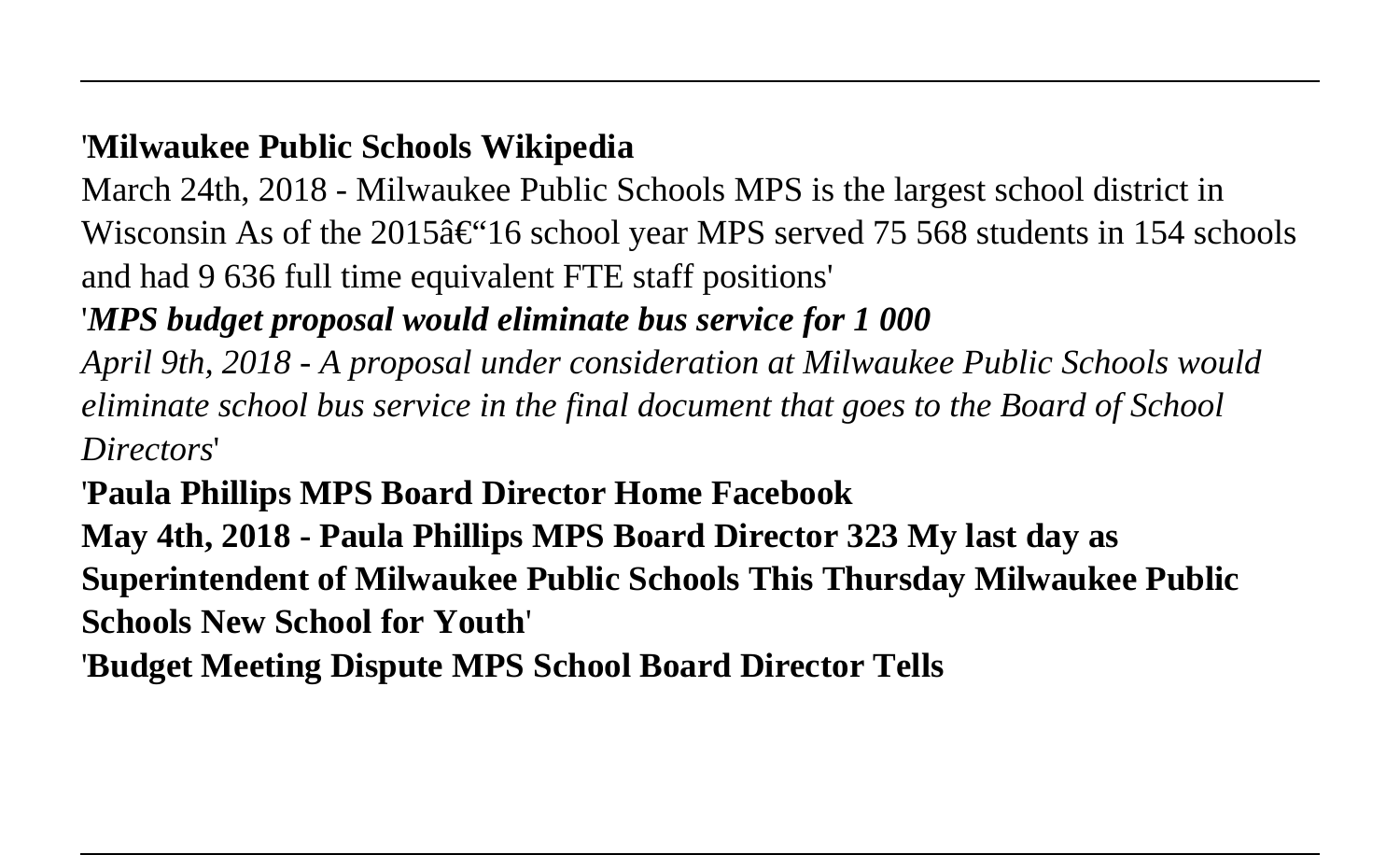April 18th, 2018 - MILWAUKEE A Milwaukee Public Schools Budget Meeting Got So Heated Tuesday Night April 17 It Ended With Milwaukee Public Schools Board Of School Directors Michael Bonds Telling Teachers Union VP Amy Mizialko To Go To Hell'

#### '<del>board of directors – tbey arts cente</del>r

may 4th, 2018 - tbey inc board of directors paul beck president independent artist amp peck school of the arts uw milwaukee milwaukee public schools''**Amos et al v Board of School Directors of the City of**

May 8th, 2018 - Amos et al v Board of School Directors of the racial segregation in its schools The school board never denied that

Milwaukee $\hat{\mathbf{a}} \in \mathbb{R}^{\text{TM}}$ s public schools were

#### '*MPS Foundation MPS Foundation*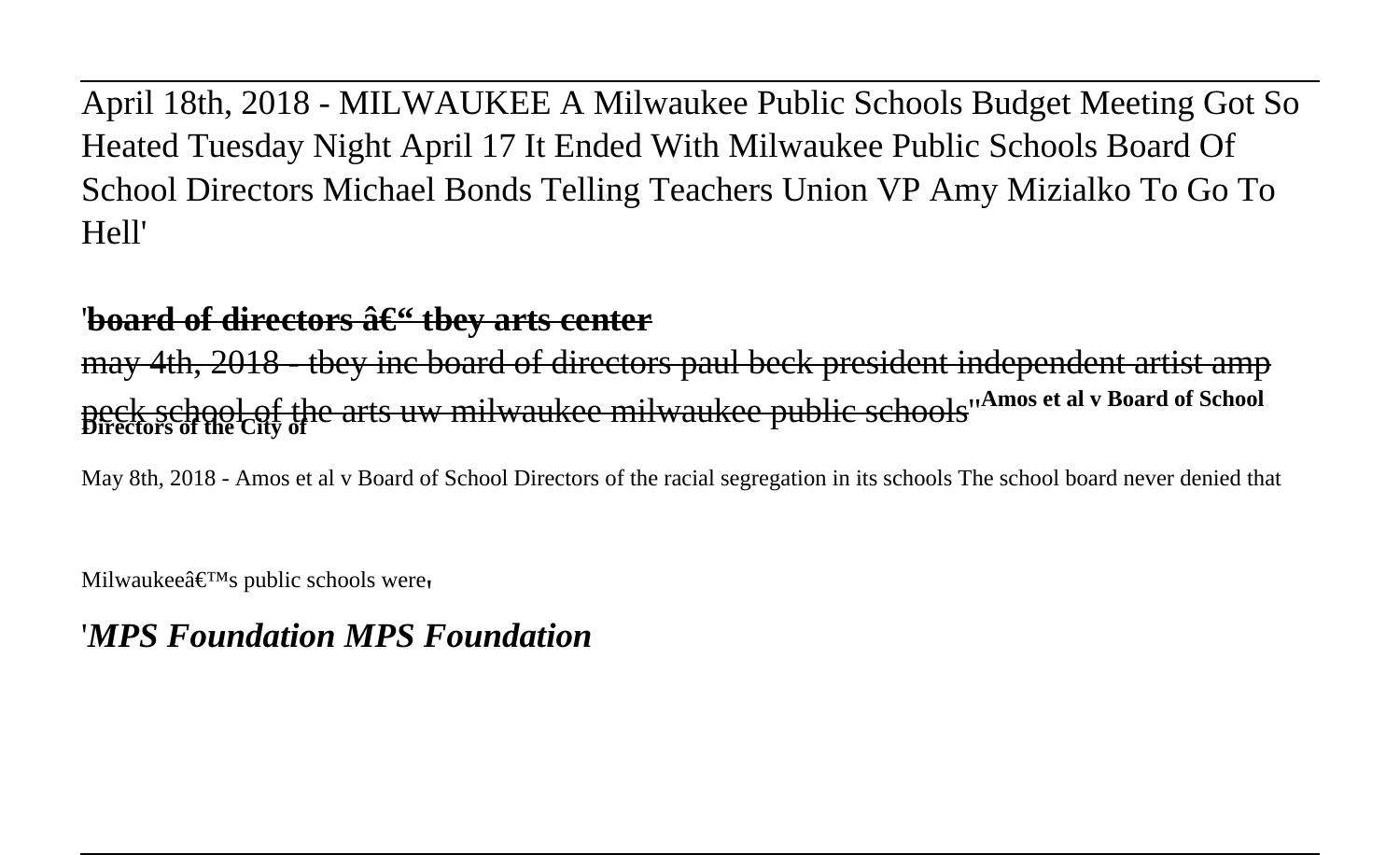### *May 7th, 2018 - Board of Directors The Milwaukee Public Schools Foundation Inc was organized in The mission of the MPS Foundation is to inspire and motivate*'

#### '**ic BOARD2016**

May 8th, 2018 - Welcome To The Milwaukee Board Of School Directors Electronic School Board Meetings To View School Board Agendas And Information For Meetings Click On The Meeting Date In The Calendar On The Right Or Click Agenda List And Select The Meeting Date''**M Paula Phillips School Board Director Milwaukee**

April 30th, 2018 - I ran for Milwaukee Public School Board of Directors because my success has been rooted in great education and I

want all of our kids to have high quality schools'

#### '**milwaukee board of school directors selects interim**

april 15th, 2018 - dr keith p posley a 27 year veteran of milwaukee public schools with extensive school based and district leadership experience has been named interim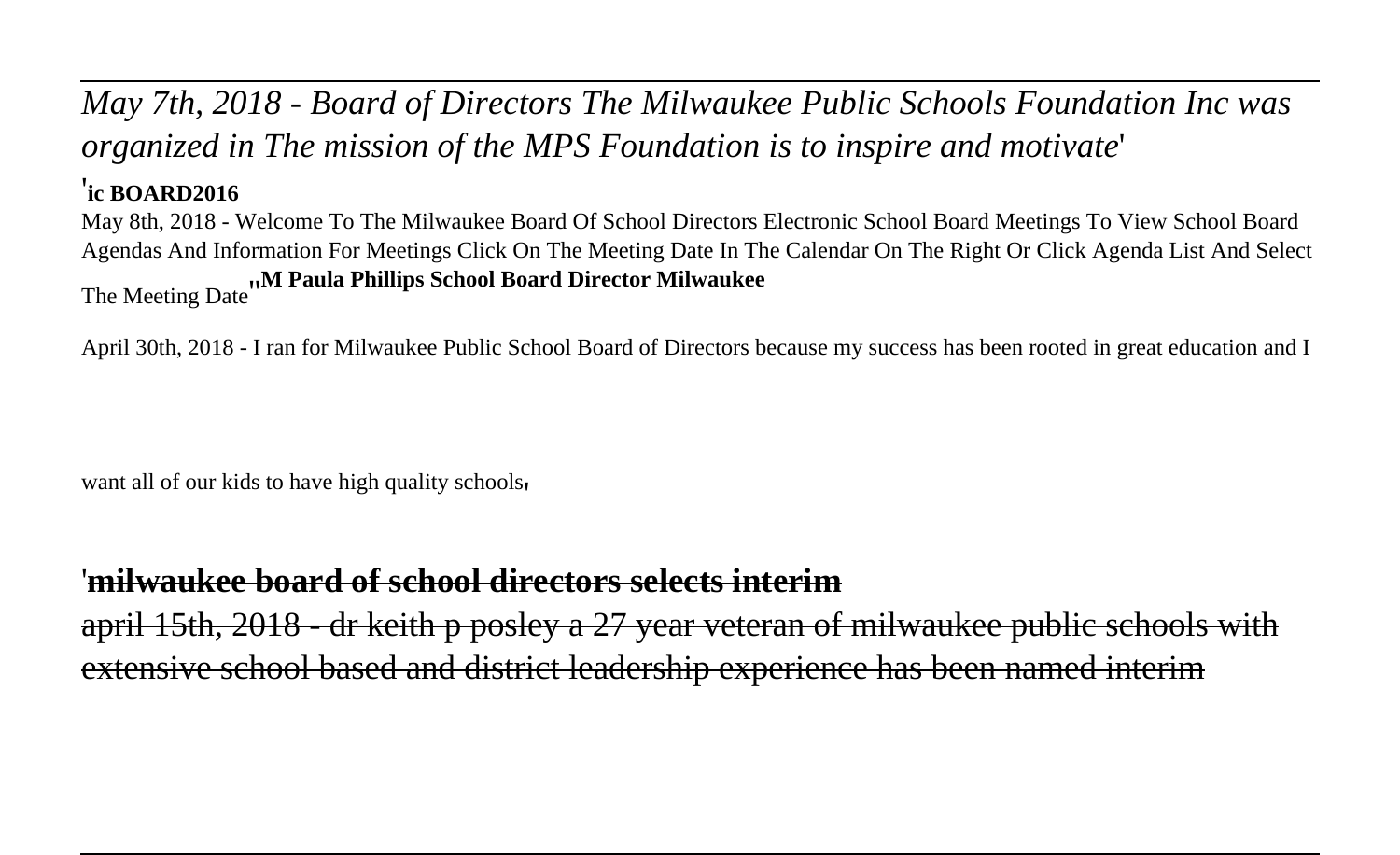superintendent of milwaukee public schools by the milwaukee board of school directors'

### '**Mark Sain MPS District 1 School Board Director Home**

April 23rd, 2018 - Mark Sain MPS District 1 School Board Director Milwaukee WI 229 likes  $\hat{A}$ . 1 talking about this Representing Students Serving the Community' '*Milwaukee Board Of School Directors » Urban Milwaukee April 21st, 2018 - The Milwaukee Board Of School Directors Is The Elected Regulating Board For Milwaukee Public Schools*'

#### '*EMPLOYEE HANDBOOK Login*

*May 6th, 2018 - You Will Find The Most Recent Version On The Milwaukee Public Schools Website At Employee Handbook Provides Important Milwaukee Board Of School Directors*''*MPS SCHOOL BOARD MEMBERS MILWAUKEE PUBLIC SCHOOLS*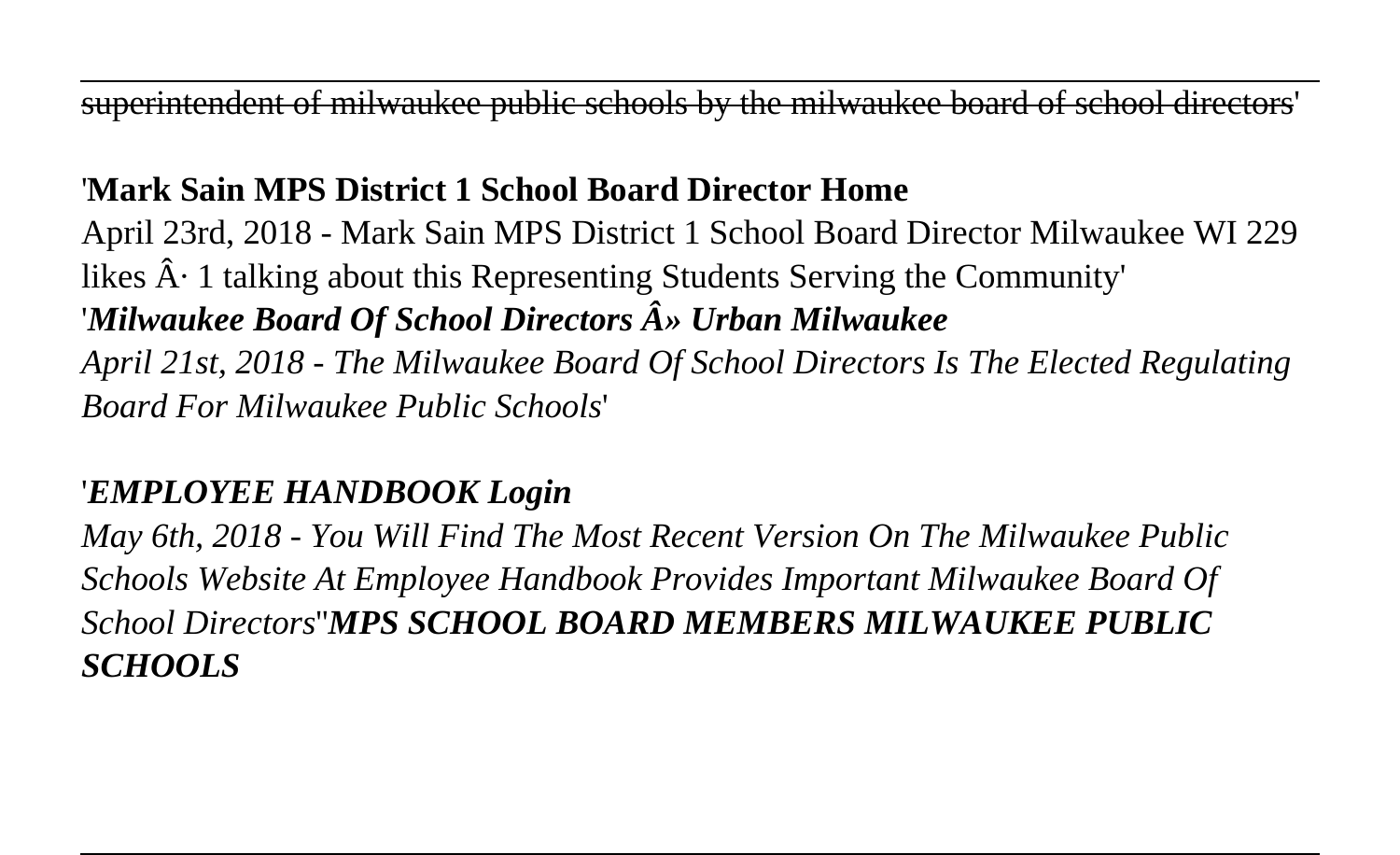#### *MAY 6TH, 2018 - LIST OF CURRENT MEMBERS OF THE MILWAUKEE BOARD OF SCHOOL DIRECTORS AND INFORMATION ABOUT THEM*''**mps school board director to speaker go to hell wisn com**

april 18th, 2018 - a heated discussion during tuesday night s milwaukee public schools board meeting escalated when mps school board director michael bonds told a speaker to go to hell''**milwaukee mps milwaukeemps twitter**

may 8th, 2018 - the latest tweets from milwaukee mps official account of milwaukee public schools milwaukee board of school

directors selects interim superintendent http

#### '**milwaukee public schools esb milwaukee k12 wi us**

**may 1st, 2018 - milwaukee public schools presentation to the accountability finance and personnel committee and board of school directors march 21 2017**''*Milwaukee Board of School Directors Selects Interim May 8th, 2018 - MILWAUKEE March 12 2018 â*€" *Dr Keith P Posley a 27 year veteran*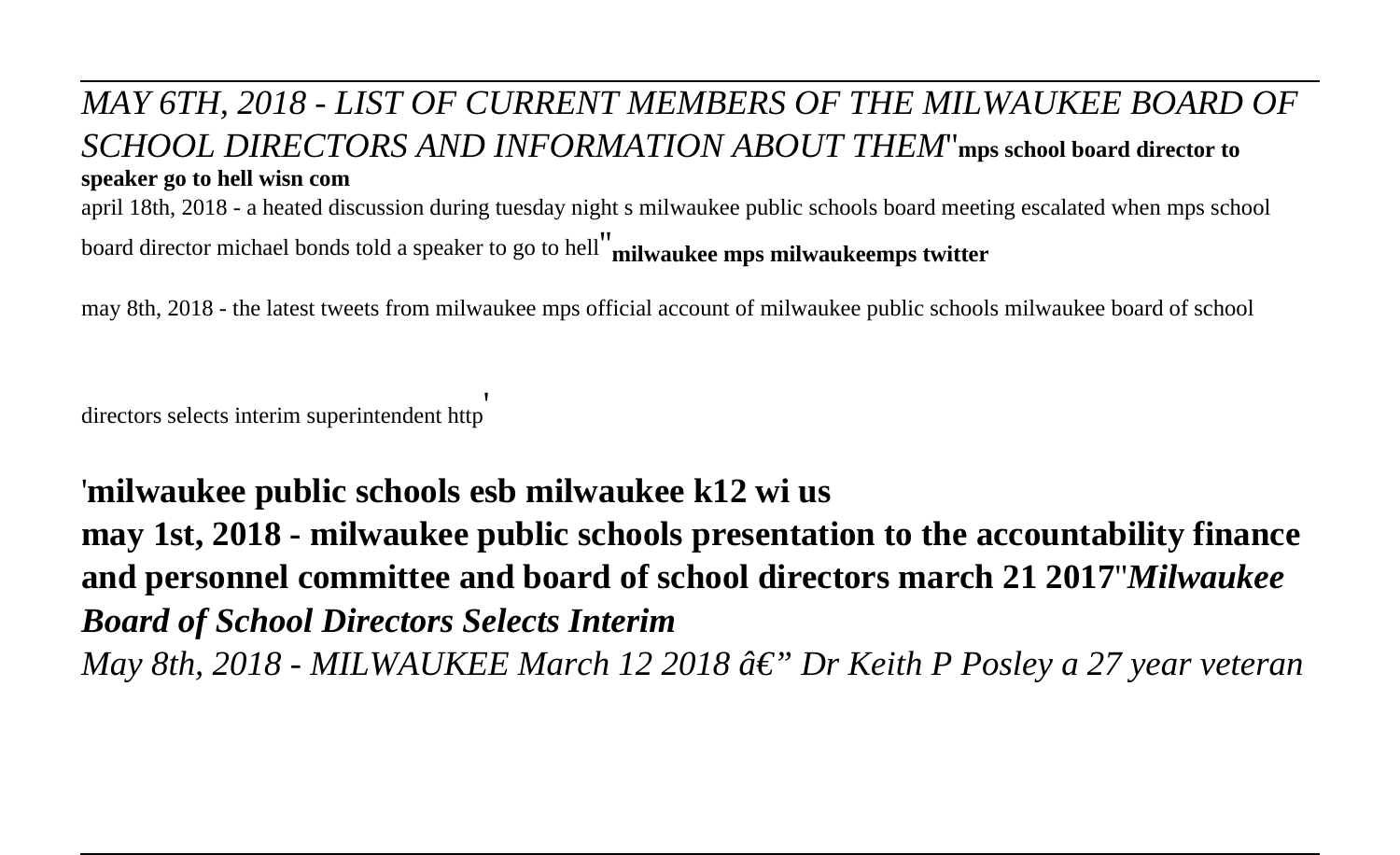*of Milwaukee Public Schools with extensive school based and district leadership experience has been named interim Superintendent of Milwaukee Public Schools by the Milwaukee Board of School Directors*' '**Tell Milwaukee End The School To Prison Pipeline**

April 19th, 2018 - All Students In Milwaukee Public Schools Deserve Milwaukee Public Schools And The Milwaukee Board Of

School Directors Have A Responsibility To End This Harmful,

'**ADMINISTRATORS AND SUPERVISORS COUNCIL MILWAUKEE BOARD** May 6th, 2018 - administrators and supervisors council and milwaukee board of school directors case 428 milwaukee public schools''**Riverside High School Students Teachers Protest Proposed April 10th, 2018 - MILWAUKEE Dozens Of Students And Teachers Are Saying No**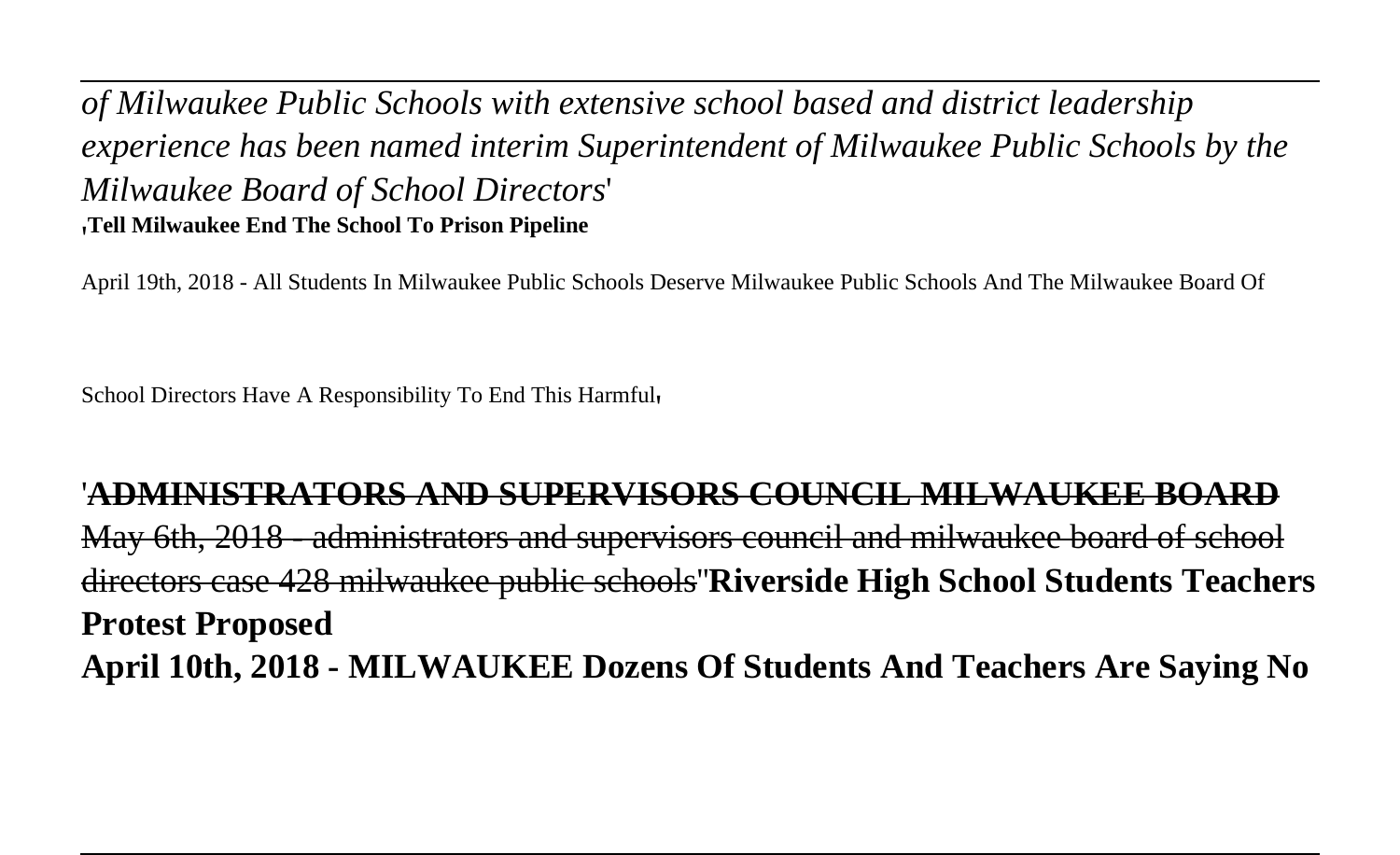## **To Cuts To Milwaukee Public Schools That S Why They Rallied Tuesday Morning Outside Of Riverside University High School Urging The Milwaukee Public Schools Board Of Directors To Reject A Proposed Five Percent Cut To School Budgets**''**Board of Directors Seton Catholic Schools**

May 8th, 2018 - The Seton Catholic Schools Board of Directors is dedicated to student achievement and the success of Catholic

education in Milwaukee'

### '**BOARD OF SCHOOL DIRECTORS MILWAUKEE PUBLIC SCHOOLS MAY 11TH, 2018 - READ AND DOWNLOAD BOARD OF SCHOOL DIRECTORS MILWAUKEE PUBLIC SCHOOLS FREE EBOOKS IN PDF FORMAT CHEMISTRY 5070 JUNE 02 PAPER 2 ANSWERS CITROEN AX HAYNES SERVICE REPAIR MANUAL**' '**SCHOOL SECRETARY I Milwaukee**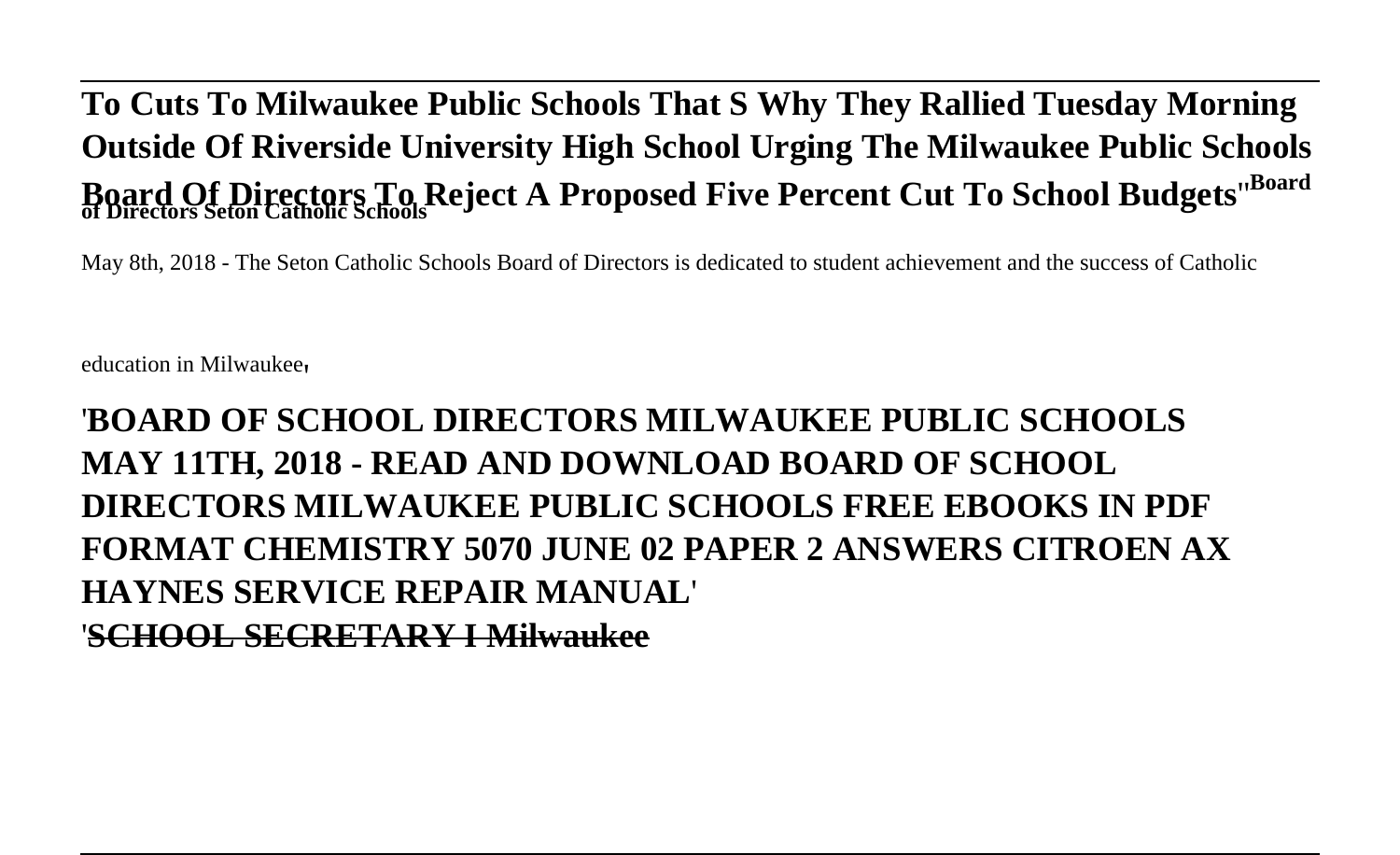April 25th, 2018 - SCHOOL SECRETARY I THE DUTIES The Milwaukee Public Schools Milwaukee Board Of School Directors Employs School Secretary Is In School And Departmental Offices Throughout The City Of Milwaukee''**MILWAUKEE BOARD OF SCHOOL DIRECTORS City Home April 8th, 2018 - 1 MILWAUKEE BOARD OF SCHOOL DIRECTORS PROPOSAL SUMMARY amp PUBLIC DISCLOSURE STATEMENT This form must be completed by parties responding to a Request for Proposal to buy and redevelop MPS**'

'**Board Of Directors Milwaukee Public Schools**

April 15th, 2018 - Those By Laws Establish A Fifteen Member Board Of Directors That Sets The Policies For The Foundation And

MPS School Board Member Milwaukee Public Schools'

#### '**MPS Foundation Board of Directors**